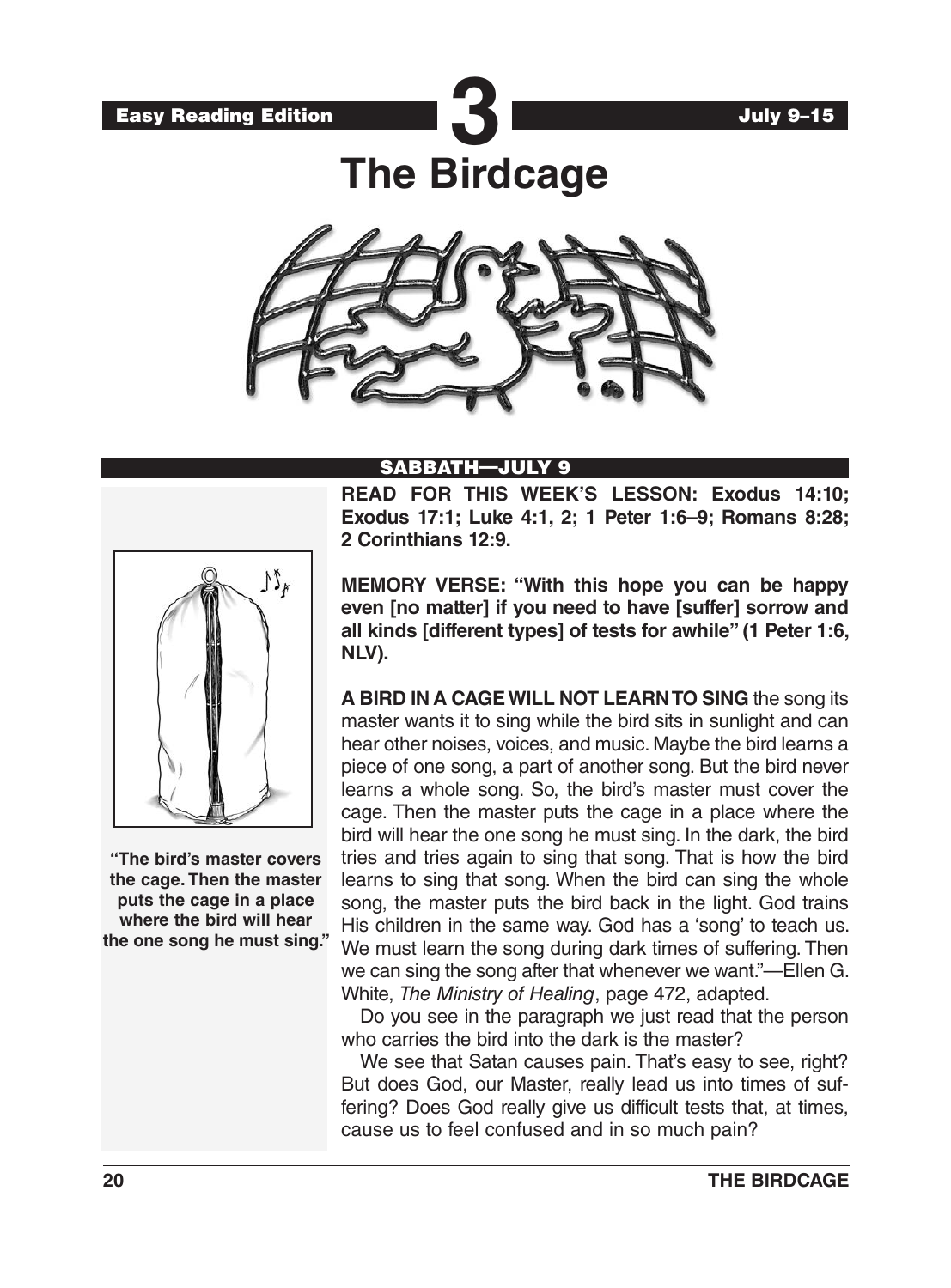### SUNDAY—JULY 10 **Lesson 3**

### **WHEN A ROAD TO NOWHERE LEADS TO THE PROMISED LAND (Exodus 14:10)**

**"When Pharaoh came near, the people of Israel looked and saw the Egyptians coming after them. And they were filled with fear and cried out to the Lord" (Exodus 14:10, NLV).**

Some surprises are not very pleasant. Have you driven down a road that doesn't lead you where you want to go? Maybe mean bullies at school picked on you when you were a kid. Or a coworker tried to make you look bad at work. These experiences can be nasty surprises, right?

When the children of Israel get to the Red Sea, they get a surprise they do not expect. But they should not have been afraid. God led them from the day they left Egypt until they arrived in the Promised Land. "The Lorp led the way. During the day, he used a tall cloud to lead the people. And during the night, he used a tall column [cloud] of fire to lead the way. This fire gave them light so that they could [may] also travel at night" (Exodus 13:21, ERV). God led Israel during every part of their trip. But look at where He leads them first: to a difficult place. The Red Sea is in front of them. The mountains are on the left and right. Worse, Pharaoh's army is right behind them. The Egyptians are so close that the Israelites can see them!

### **Why does God lead the Israelites to a place where He knows they will be afraid? Read Exodus 14 for the answer.**

Just because God leads us does not mean that bad things won't happen in life. When God trains us to be holy, life can often be a difficult experience. God can lead us to places, people, and happenings that are hard tests. These tests show us the evil in our hearts. During these difficult times, we may wonder if we are really following God. How can we know the answer? We know that we are following God when our hearts are open to His teaching.

**What lesson do the Israelites learn from their experience at the Red Sea? Read Exodus 14:31 for the answer.**

**Why is trusting God so hard for us? Think of a difficult time that God used to teach you to trust in Him.**



**Just because God leads us does not mean that life will always be happy.**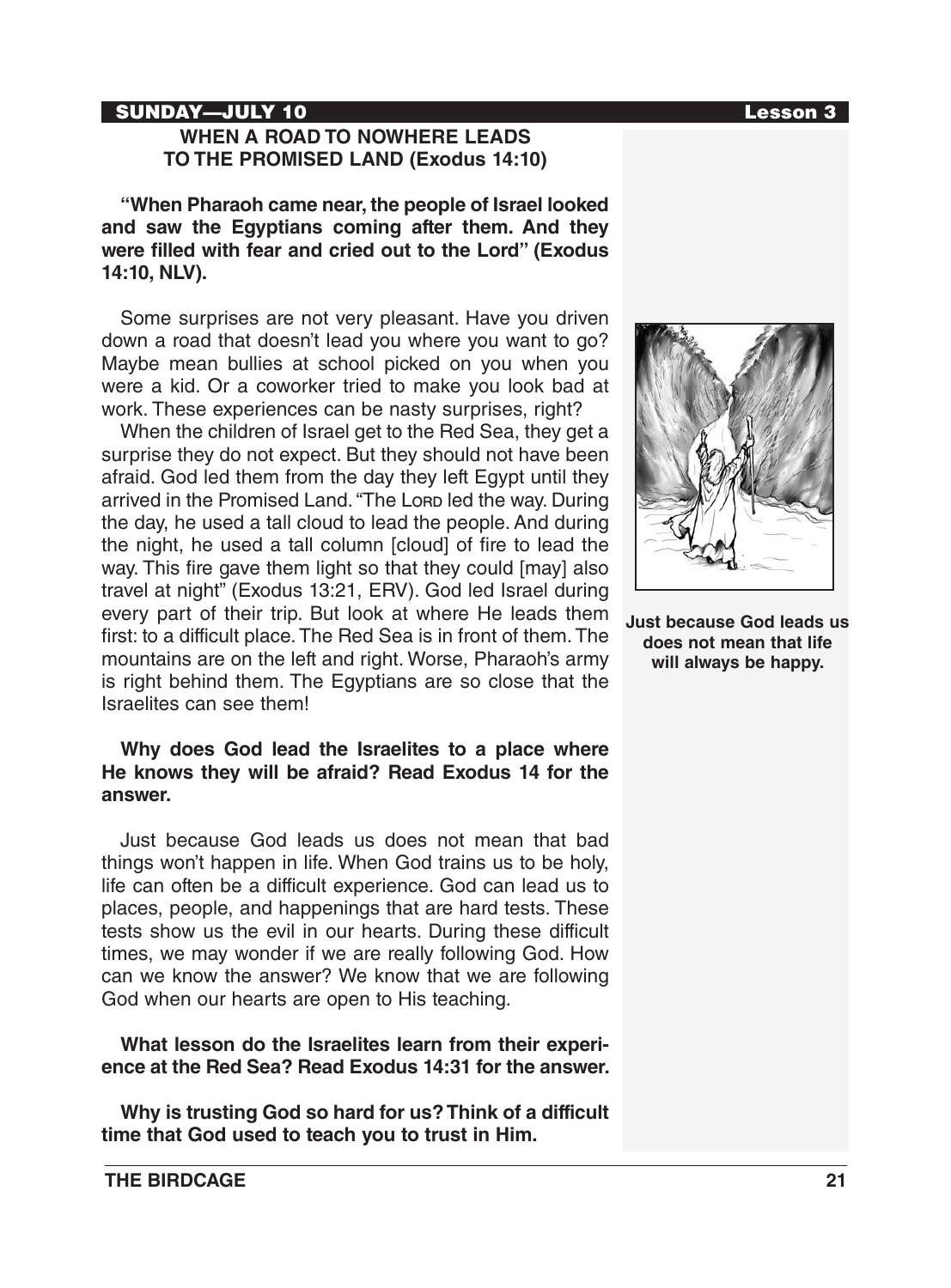### Lesson 3 MONDAY—JULY 11

### **WATER THAT TASTES BAD (Exodus 17:1)**

**"The Israelites left the western Sinai desert. They trav**eled all together from place to place as the Lorp com**manded. They camped at Rephidim, but there was no water for the people to drink" (Exodus 17:1, ERV).**

We may not get from God everything we want. But we can expect that God will give us everything we need, right? Not everything we "think" we need, but what God knows we really need.

One thing the Israelites needed was water. God just led the Israelites through the Red Sea. Then the Israelites followed God in the cloud through the hot desert for three days. There was no water anywhere. The Israelites started to panic. We can understand their fear. When will they get the water that they need?

So, where does God lead them? The tall cloud goes to Marah, where the people find water. The Israelites must feel so excited. But when they taste the water, they spit it out. The water tastes awful! "The people complained to Moses, saying, 'What can we drink?' " (Exodus 15:24, NLV).

Then, a few days later, God gives His people another water test. This time the tall cloud stops where there is no water at all (Exodus 17:1).

**What does God show Israel about Himself at both Marah and Rephidim? What lessons should the Israelites have learned? Read Exodus 15:22–27 and Exodus 17:1– 7 for the answers.**



**The Israelites followed God in the cloud through the hot desert for three days. There was no water anywhere.**

**What question do the children of Israel ask while in Rephidim? Read Exodus 17:7 for the answer. Have you ever asked the same question? If yes, what happened? What lessons did you learn after God answered your question? Why do we need to stop asking this question?**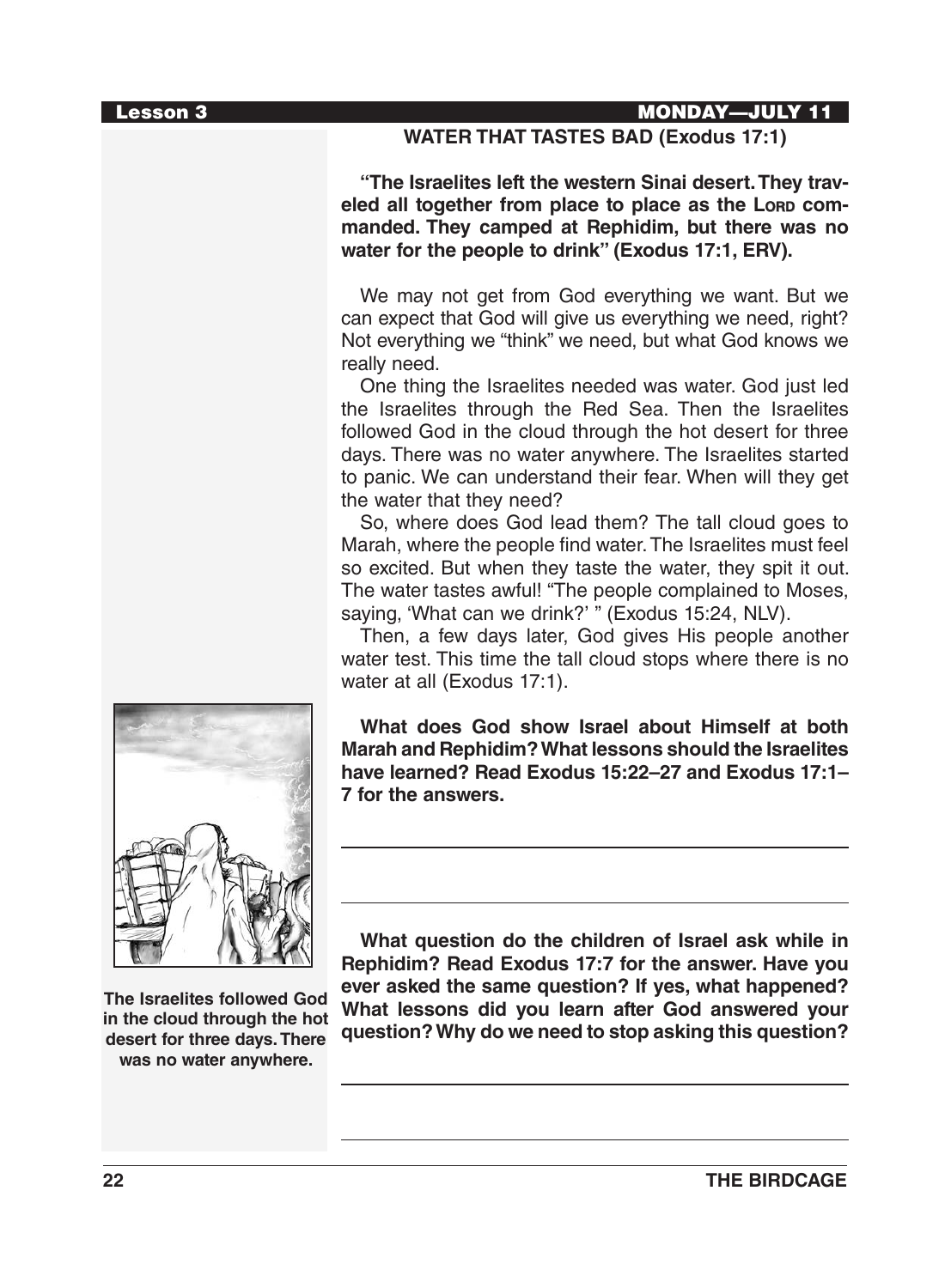### TUESDAY—JULY 12 Lesson 3

## **THE WAR BETWEEN GOOD AND EVIL IN THE DESERT (Luke 4:1, 2)**

**"Jesus was full of [filled with] the Holy Spirit. He [Jesus] left the Jordan River, and the Spirit led him into the desert for forty days. The devil tried to make him [Jesus] do wrong. Jesus did not eat in [during] those forty days. Then he was very hungry" (Luke 4:1, 2, WE).**

### **Read the story in Luke 4:1–13. What lessons can you learn from this story about how to win the war against sin?**

Saying no to sin can be so hard because our evil hearts enjoy doing the wrong thing. So, that makes it easy for us to want to give in to sin. The wish to sin often fills our hearts at times when we don't want to say no, too.

Luke 4 tells the story about how Satan tries to get Jesus to do wrong in the desert. At first, we may think that the Holy Spirit leads Jesus to sin. But the Bible shows us that God never tries to get us to sin (James 1:13). As we already saw, God does give us difficult tests. Luke 4 shows us that the Holy Spirit can lead us to times of testing. During these times, Satan may attack us and try to get us to sin. We may not understand what is happening to us. So, we may think that we have not been following God in the correct way. But this idea is not always true.

"Sometimes God leads us into trouble and hard times. Then we often doubt if God's Spirit has led us. But we must remember that the Spirit led Jesus into the desert. There, Satan tried to get Jesus to do what was wrong. When God brings us into hard times, He has a plan for us. This test is for our own good. Jesus did not go into the desert alone. He allowed God to lead Him. . . . Jesus also did not give up or lose hope when Satan tried to get Him to do wrong. We should do what Jesus did."—Ellen G. White, *The Desire of Ages*, pages 126, 129, adapted.

Sometimes, when God gives us a hard test, we feel "burned." We don't feel we are made clean by the test. So, it is very comforting to know that when we fail, we can hope again. Why? Because Jesus stayed loyal to God. Jesus carried our sins for us to the cross. That is good news. He paid the penalty for our sins when we failed to say no to sin. Jesus suffered worse than we will ever suffer. God accepts us because of Jesus. There is hope, even for the worst sinner on earth (1 Timothy 1:15).



**The Bible shows us that God never tries to get us to sin (James 1:13).**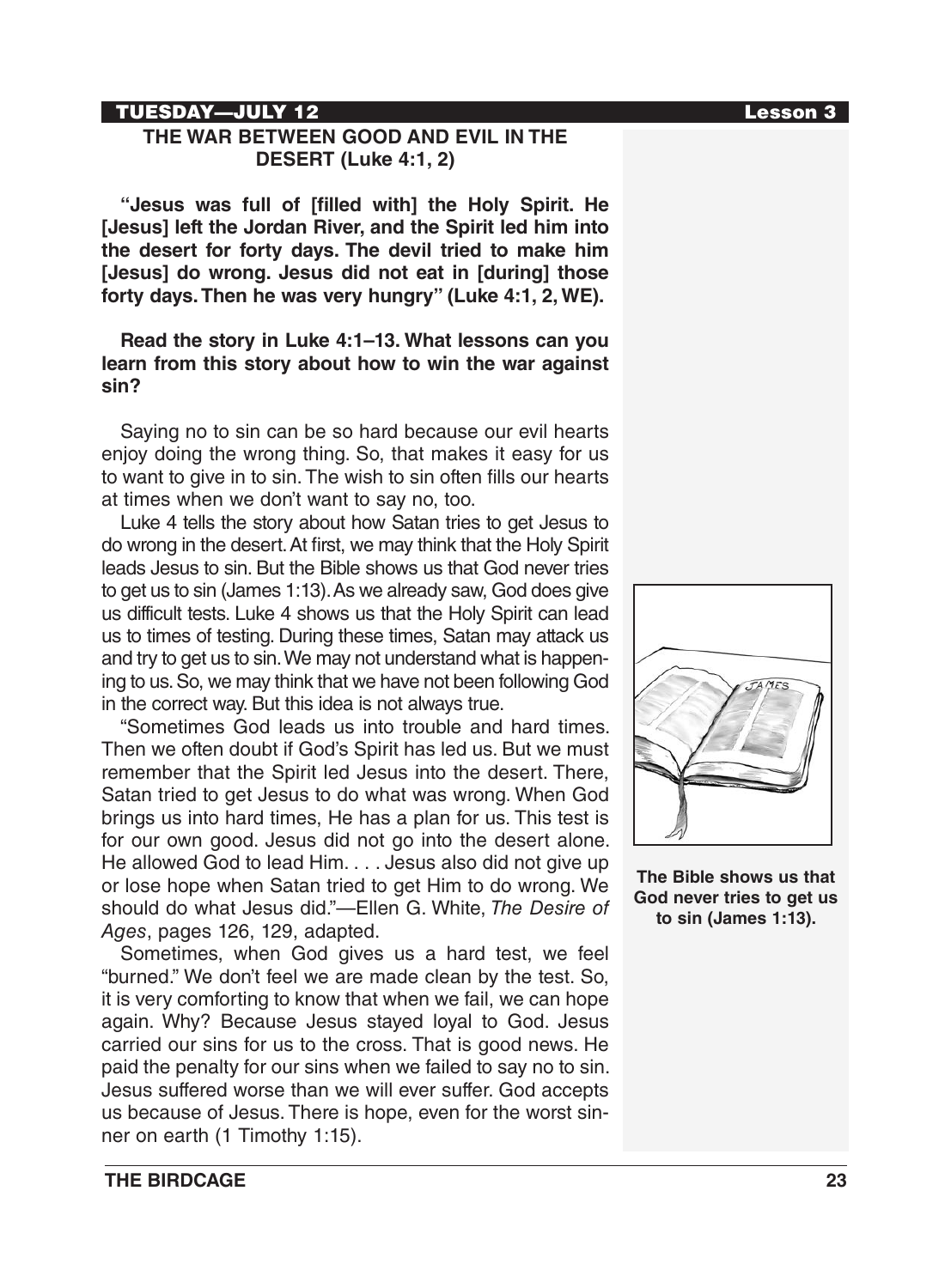

# **THE HOPE OF NEW SKIES AND A NEW EARTH (1 Peter 1:6–9)**

### **Read 1 Peter 1:6, 7. What does Peter say in these verses?**

Peter writes to people who suffer. Often, these people feel very alone. These suffering ones "were taken away from their homeland and are living in the countries of Pontus and Galatia and Cappadocia and Asia and Bithynia" (1 Peter 1:1, NLV). Today, we know this area as the country of western Turkey. A few verses later, Peter says that he knows that his readers feel sad. They have had many hard tests of faith. They had "to suffer for a little while" (1 Peter 1:6, NIrV).

**Peter says that God's people "were taken away from their homeland and were living in" other countries for many years (1 Peter 1:1, NLV). Was it easy or hard for God's people to be away from home? Explain your answer.**

In New Testament times, being a Christian was a new experience. There were very few Christians in those days. At best, people did not understand who Christians were. At worst, people attacked Christians and hurt them. Peter tells Christians that their experience is not strange. Yes, they may be sad for a while because of their suffering and many tests. But there is a reason for these tests (1 Peter 1:6, 7). God sends them tests to help them grow in faith.

**What hope does Peter want Christians to have while they are having troubles and tests of faith? Read 1 Peter 1:6–9 for the answer. What does this hope mean for us, too?**

Sure, we may suffer. We may have hard times in life. But everlasting life waits for us! Jesus will give us this gift when He comes back. Peter's words to the Christians in his time are God's words to us today. Yes, we may suffer many painful things in life. But we must always remember the gift of everlasting life that waits for us on the new earth. Then we will have a life free from pain, suffering, and death. This promise is so wonderful! Jesus' death makes this promise possible. So, we must keep our faith when we suffer hard times. We must ask the Lord to remove from our hearts any doubt that blocks our faith.



**We may suffer many painful things in life. But we must always remember the gift of everlasting life that waits for us on the new earth.**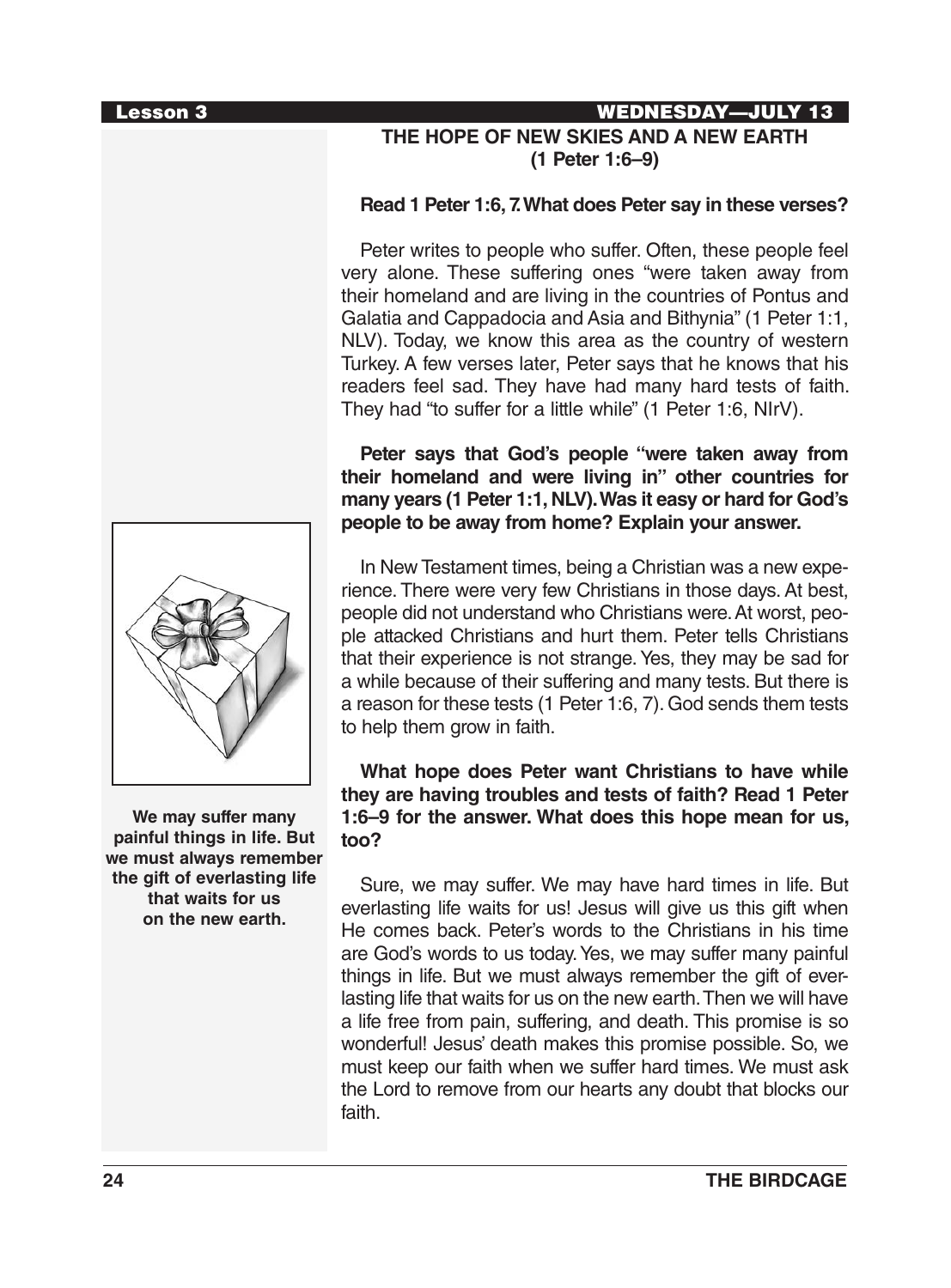### THURSDAY—JULY 14 Lesson 3

## **TESTS OF FAITH (Romans 8:28)**

Alex got into trouble when he was a young man. He did drugs. He got into fights. He also spent some time in jail. But then Alex learned about God from a local church member. (The church member caught Alex stealing his stuff!) The church member was kind. He forgave Alex. Alex gave his heart to Jesus. Sure, Alex continued to have problems, both new and from the past. But now Alex was a new person in Jesus Christ. Alex loved God and wanted to show God how much he loved Him. So, Alex obeyed God's commandments (1 John 5:1, 2). Alex felt that God wanted him to serve Him fully and to preach. So, Alex decided to go to school to become a pastor.

At college, things went well for Alex, at first. Then one thing after another started to go wrong. Alex's life started to fall apart. Alex's money ran out. Then a close friend turned against Alex. The friend started to say bad things about Alex to other people. These bad things were not true, but many people believed the worst about Alex. Next, Alex kept getting sick. No doctor knew what was wrong with Alex. But soon Alex was too sick to go to class. He felt that he must drop out of school. On top of all of that, Alex started to do drugs again. Alex didn't understand why all these bad things happened. He was so sure God led him to this school. Was Alex wrong about that? If yes, was his whole experience with God a big mistake or a lie? Then Alex started to doubt the most basic Bible truth.

**What if Alex came to you during this time and asked you for advice? What advice will you give him? How can your own experiences in life help someone with Alex's problems? What Bible verses will you share? Read Proverbs 3; Jeremiah 29:13; Romans 8:28; 2 Corinthians 12:9; and Hebrews 13:5. How can these verses be helpful to people who suffer?**

**Almost everyone who follows the Lord has suffered. During hard times, we may doubt that the Lord is leading us. We must remember to hold on to God's promises. We also must remember how God led us in the past. Then we must pray for faith and the strength to continue. The Lord won't give up on us. The question for us is: How do we keep from giving up on Him?**



**Alex loved God and wanted to show God how much he loved Him.**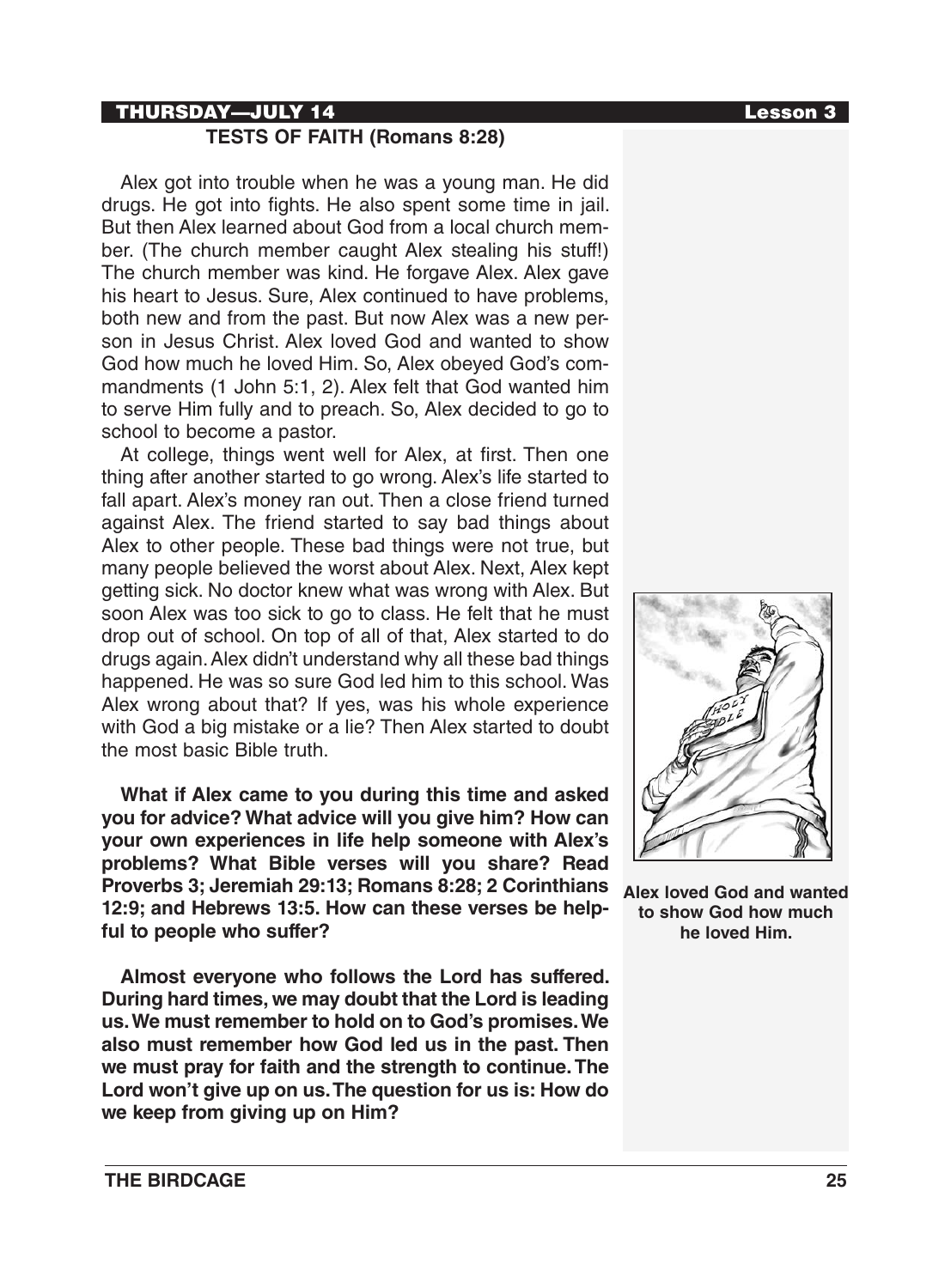### Lesson 3 FRIDAY**—**JULY 15

**ADDITIONAL THOUGHT:** Read Ellen G. White, "The Exodus," pages 281–290; and "From the Red Sea to Sinai," pages 291–302, in *Patriarchs and Prophets*; and "The Temptation," pages 114–123, in *The Desire of Ages*.

"In Bible times, the Lord led His people to Rephidim. He may choose to lead us there, too. Why? To test us. The Lord wants to see if we will obey Him and be loyal to Him. God does not always bring us to pleasant places in life. If God did, we would forget that He is our Helper. God wishes to show Himself to us. He wants to show us all the wonderful things He has made to take care of all our needs. So, God permits tests and hard times to come to us. These hard times teach us that we are helpless. During these times, we learn to turn to God for help. God can cause cool water to flow from hard, dry rock. When we see God face-to-face, we shall know how many heavy loads God carried for us. We also shall learn how many heavy loads the Lord wanted to carry for us if only we had let Him."—Ellen G. White, *Advent Review and Sabbath Herald*, April 7, 1903, adapted.

## **DISCUSSION QUESTIONS:**

1 We often talk about sin as something we fight against personally. Also, are there sins we need to fight against as a family or as a church? If yes, what are these sins?

2 In class, ask for volunteers to talk about experiences they had in life that were "not very pleasant." What if your class members have these experiences today? Will they behave in a different way now?

3 We all understand the reason for the tests that God gives us. God wants to make us holy and our hearts clean. God wants to prove that we are loyal to Him. How do we explain why God gives us hard tests? Here is an example: someone is killed in a car crash. As a class, try to come up with a few possible answers for this tough question.

4 As a class, take time together to pray for each other. Ask God to help you to be strong to endure tests and to stay strong in faith.

**5** Does your class know anyone who stopped coming to church because of a hard test? If yes, what can you do as a class to help lead this person back to Jesus?



**"These hard times teach us that we are helpless. During these times, we learn to turn to God for help."**